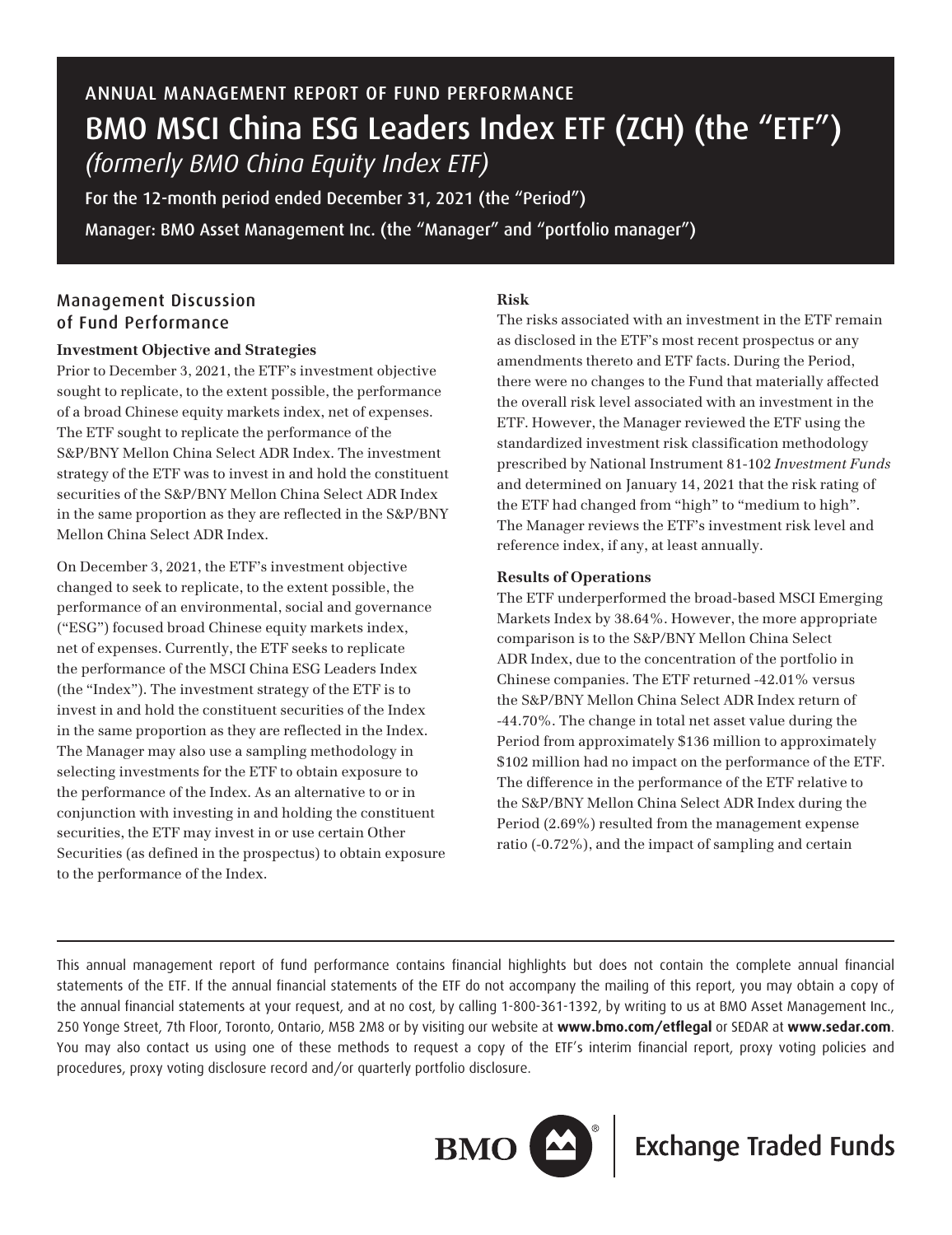other factors (3.41%), which may have included timing differences versus the S&P/BNY Mellon China Select ADR Index, and market volatility.

#### *Market Conditions*

Emerging markets central banks tightened their monetary policy and increased their interest rates in order to anchor inflation expectations, which has put pressure on growth focused equities. Emerging market equities underperformed developed market equities during the Period. The MSCI Emerging Markets Index returned -3.4% (in Canadian dollars) during the Period. Emerging market countries have been slower than developed nations to contain the COVID-19 virus and vaccinate their populations. Despite the increase in COVID-19 cases in India this year, India has been one of the main drivers of performance in emerging markets over the Period. China, on the other hand, has detracted, driven by debt concerns from major real-estate developers such as Evergrande, U.S. sanctions on equity listings, underperformance in Information Technology stocks and political uncertainty in Hong Kong.

China seems to have decided to transition from a broad based, high growth economic mindset to a moderate and sustainable, quality growth perspective that prioritizes social equality for the broader population under the banner of the "common prosperity" program initiated by the Chinese Communist Party ("CCP"). In 2021, Chinese policy makers implemented a series of reforms aimed at reducing excessive use of leverage in the Real Estate market (with Evergrande being the most notable posterchild in this area) and the broader equity markets. The CCP also introduced legislation to control the power of technology companies' monopolies in using consumer data and their investments abroad. Those regulatory changes, seen as headwinds by investors, led many sectors of the Chinese market to sub-par performances in 2021 as market participants questioned the country's commitment to a market-based economy.

During the Period, the ETF's exposure to Energy and Utilities contributed the most to performance, while exposure to the Consumer Discretionary and Communication Services sectors detracted the most from performance. In terms of individual stock contributors, Petrochina Co. Ltd., ADR and China Petroleum & Chemical Corp., ADR contributed the most to the ETF's performance, while Alibaba Group Holding Ltd., ADR and Pinduoduo Inc., ADR proved to be among the biggest detractors from performance.

# *ETF Name Change and Management Fee Rate Reduction*

On December 3, 2021, the ETF's name changed from BMO China Equity Index ETF to BMO MSCI China ESG Leaders Index ETF in conjunction with the investment objective and strategy changes described in the "Investment Objective and Strategies" section of this document. In addition, the annual management fee rate of the ETF was reduced from 0.65% to 0.60%.

#### **Recent Developments**

In 2022, the market expectation is that the weight of the CPP regulatory measures should diminish. The Chinese economy will still grow, although at a more moderate pace. The belief is that as the CCP celebrates its 20<sup>th</sup> National Party Congress, the Chinese government will be keen to continue providing some level of monetary accommodation to support growth (that has started with the recent reduction of the reserve requirement ratio by 0.5% by the People's Bank of China) and showcase its success.

In February 2022, hostilities commenced in Ukraine. In response, a number of countries have imposed economic sanctions on Russia and certain Russian citizens and entities. The impact of the hostilities, economic sanctions and other measures may have wide-ranging global effects on price volatility for securities and commodities as well as the stability of global financial markets. It is uncertain how long the hostilities, economic sanctions and market instability will continue and whether they will escalate further.

# **Related Party Transactions**

From time to time, the Manager may, on behalf of the ETF, enter into transactions or arrangements with or involving other members of BMO Financial Group, or certain other persons or companies that are related or connected to the Manager (each a "Related Party"). The purpose of this section is to provide a brief description of any transactions involving the ETF and a Related Party.

# *Manager*

The Manager, an indirect, wholly-owned subsidiary of Bank of Montreal ("BMO"), is the portfolio manager, trustee and promoter of the ETF. The Manager is paid a management fee by the ETF as compensation for its services, which is described in the "Management Fees" section later in this document.

# *Designated Broker*

The Manager has entered into an agreement with BMO Nesbitt Burns Inc., an affiliate of the Manager, to act as designated broker and dealer for distribution of BMO exchange traded funds, on terms and conditions that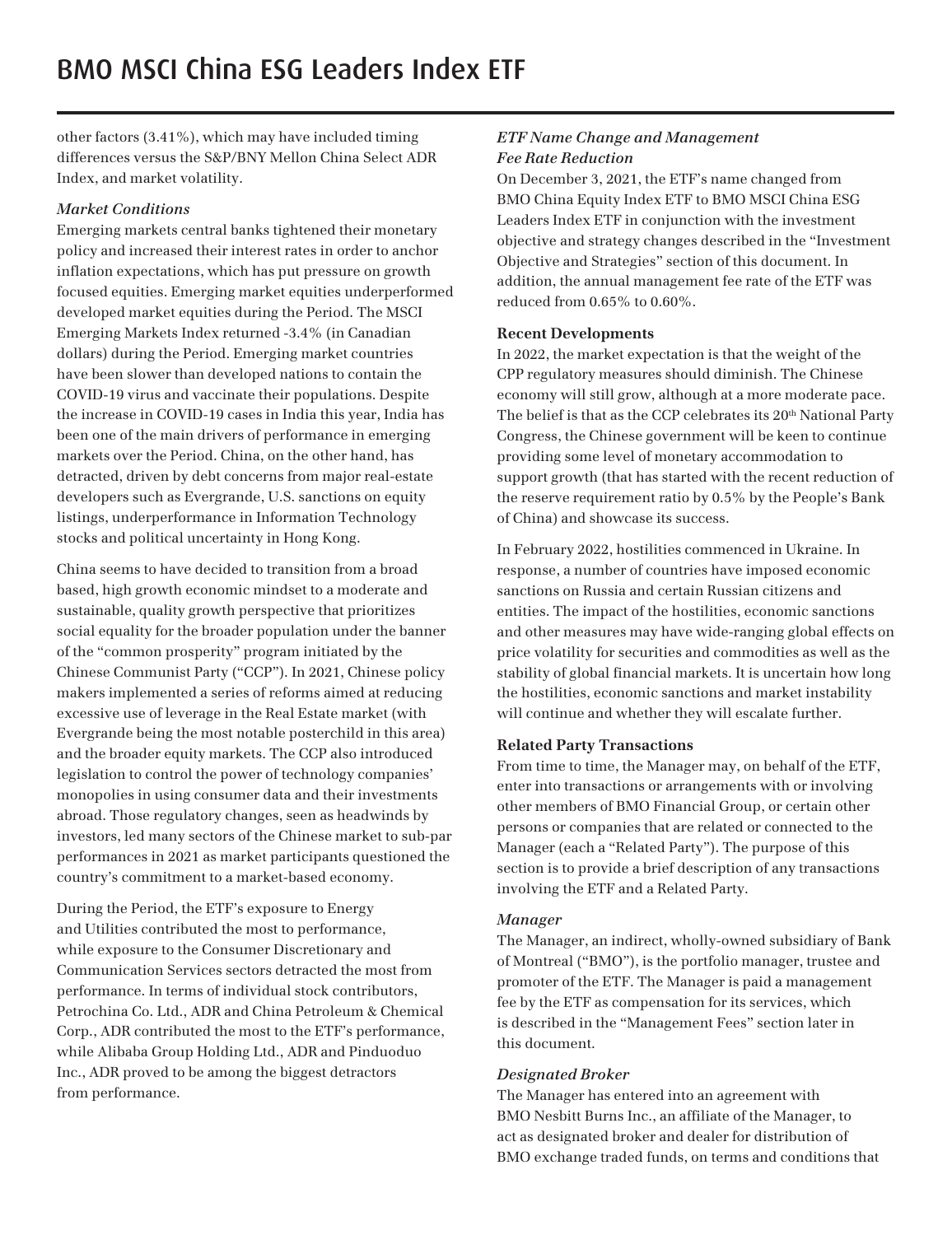are comparable to arm's length agreements in the exchange traded funds industry. The material terms and conditions of the agreement have been disclosed in the ETF's prospectus.

The Manager has also entered into agreements with certain other registered dealers in Canada to act as dealers for the creation and redemption of units of BMO exchange traded funds.

#### *Buying and Selling Securities*

During the Period, the ETF relied on standing instructions provided by the independent review committee ("IRC") for any of the following related party transactions that may have occurred in the ETF (each, a "Related Party Transaction"):

(a) investments in securities issued by BMO, an affiliate of the Manager, or any other issuer related to the Manager;

(b) investments in a class of non-government debt securities and/or equity securities of an issuer during the period of distribution of those securities to the public and/or the 60-day period following the distribution period where BMO Nesbitt Burns Inc., an affiliate of the Manager, or any other affiliate of the Manager acted as an underwriter in the distribution;

(c) trades in debt securities in the secondary market with BMO Nesbitt Burns Inc., an affiliate of the Manager, that is trading with the ETF as principal; and

(d) trades of a security from or to, another investment fund or a managed account managed by the Manager or an affiliate of the Manager.

In accordance with the IRC's standing instructions, in making a decision to cause the ETF to enter into a Related Party Transaction, the Manager and the portfolio manager of the ETF are required to comply with the Manager's written policies and procedures governing the Related Party Transaction and report periodically to the IRC, describing each instance that the Manager relied on the standing instructions and its compliance or non-compliance with the governing policies and procedures. The governing policies and procedures are designed to ensure that each Related Party Transaction (i) is made free from any influence of BMO, BMO Nesbitt Burns Inc. or an associate or affiliate of BMO and/or BMO Nesbitt Burns Inc. and without taking into account any considerations relevant to BMO, BMO Nesbitt Burns Inc. or an associate or affiliate of BMO and/or BMO Nesbitt Burns Inc.; (ii) represents the business judgment of the Manager, uninfluenced by considerations other than the best interests of the ETF; and (iii) achieves a fair and reasonable result for the ETF.

#### *Brokerage Commissions*

The ETF pays standard brokerage commissions at market rates to BMO Nesbitt Burns Inc., an affiliate of the Manager, for executing a portion of its trades. The brokerage commissions charged to the ETF (excluding exchange and other fees) during the periods were as follows:

|                                                      | 2021   | 2020  |
|------------------------------------------------------|--------|-------|
| Total brokerage commissions                          | 88.667 | 7.222 |
| Brokerage Commissions paid to BMO Nesbitt Burns Inc. | 3.336  | 3.264 |

# Financial Highlights

The following tables show selected key financial information about the ETF and are intended to help you understand the ETF's financial performance for the periods indicated.

#### **The ETF's Net Assets per Unit(1)**

|                                           | <b>Financial years ended Dec. 31</b> |         |        |        |        |        |
|-------------------------------------------|--------------------------------------|---------|--------|--------|--------|--------|
| <b>Listed CAD Units</b>                   |                                      | 2021    | 2020   | 2019   | 2018   | 2017   |
| Net assets, beginning of period           | \$                                   | 33.72   | 24.60  | 21.22  | 25.75  | 18.85  |
| Increase (decrease) from operations       |                                      |         |        |        |        |        |
| Total revenue                             | \$                                   | 0.19    | 0.39   | 0.46   | 0.57   | 0.48   |
| Total expenses <sup>(2)</sup>             | \$                                   | (0.26)  | (0.25) | (0.21) | (0.26) | (0.23) |
| Realized gains (losses) for the period    | \$                                   | (4.23)  | 2.79   | (0.24) | 0.05   | 1.27   |
| Unrealized gains (losses) for the period  | \$                                   | (9.07)  | 6.31   | 2.79   | (3.54) | 3.60   |
| Total increase (decrease) from            |                                      |         |        |        |        |        |
| operations <sup>(3)</sup>                 | \$                                   | (13.37) | 9.24   | 2.80   | (3.18) | 5.12   |
| <b>Distributions</b>                      |                                      |         |        |        |        |        |
| From net investment income                |                                      |         |        |        |        |        |
| (excluding dividends)                     | \$                                   |         |        |        |        |        |
| From dividends                            | \$                                   |         | 0.16   | 0.28   | 0.26   | 0.15   |
| From capital gains                        | \$                                   |         | 0.24   |        | 1.43   | 0.49   |
| Return of capital                         | \$                                   |         | 0.02   | 0.01   | 0.03   | 0.00   |
| Total Annual Distributions <sup>(4)</sup> |                                      |         | 0.42   | 0.29   | 1.72   | 0.64   |
| Net assets, end of period                 | \$                                   | 19.55   | 33.72  | 24.60  | 21.22  | 25.75  |

(1) This information is derived from the ETF's audited annual financial statements.

<sup>(2)</sup> Includes commissions and other portfolio transaction costs and withholding taxes.

<sup>(3)</sup> Net assets and distributions are based on the actual number of units outstanding at the relevant time. The increase/decrease from operations is based on the weighted average number of units outstanding over the financial period. This table is not intended to be a reconciliation of beginning to ending net assets per unit.

(4) Distributions were either paid in cash or reinvested in additional units of the ETF, or both.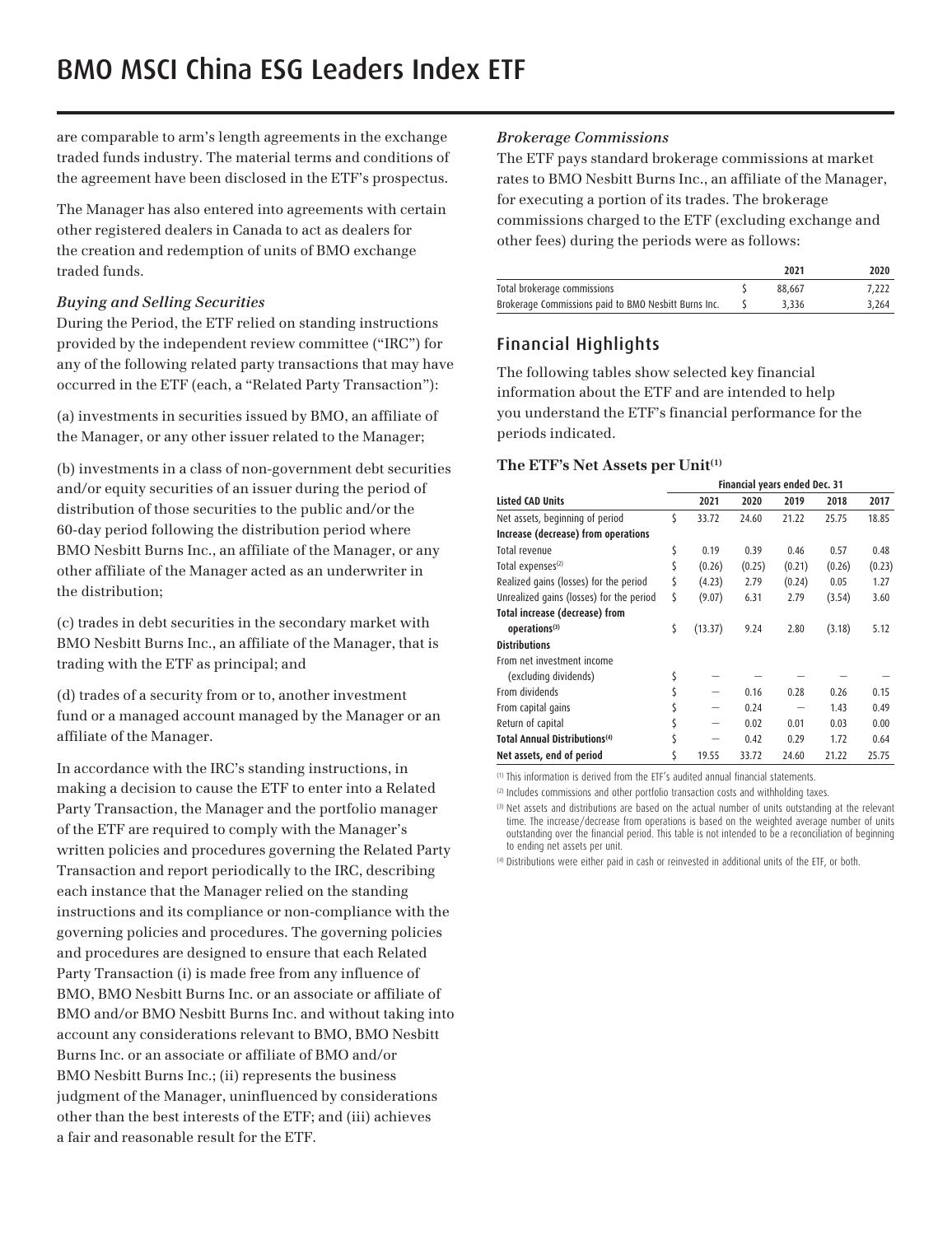#### **Ratios and Supplemental Data**

|                                         | Financial years ended Dec. 31 |         |         |        |        |         |
|-----------------------------------------|-------------------------------|---------|---------|--------|--------|---------|
| <b>Listed CAD Units</b>                 |                               | 2021    | 2020    | 2019   | 2018   | 2017    |
| Total net asset value (000's)(1)        | S                             | 102,423 | 135,863 | 59,738 | 49,274 | 104,616 |
| Number of units outstanding (000's)(1)  |                               | 5,239   | 4,030   | 2,429  | 2,322  | 4,063   |
| Management expense ratio <sup>(2)</sup> | 0/0                           | 0.72    | 0.72    | 0.71   | 0.71   | 0.71    |
| Management expense ratio before         |                               |         |         |        |        |         |
| waivers or absorptions <sup>(2)</sup>   | $\frac{0}{0}$                 | 0.72    | 0.72    | 0.71   | 0.71   | 0.71    |
| Trading expense ratio(3)                | $\frac{0}{0}$                 | 0.18    | 0.01    | 0.03   | 0.07   | 0.06    |
| Portfolio turnover rate <sup>(4)</sup>  | 0/0                           | 184.42  | 76.51   | 86.16  | 139.32 | 43.26   |
| Net asset value per unit                | \$                            | 19.55   | 33.72   | 24.60  | 21.22  | 25.75   |
| Closing market price                    | Ś                             | 19.82   | 33.61   | 24.55  | 21.18  | 25.75   |

(1) This information is provided as at December 31 of the period shown.

(2) Management expense ratio is based on total expenses (excluding commissions and other portfolio transaction costs) for the stated period and is expressed as an annualized percentage of daily average net asset value during the period.

<sup>(3)</sup> The trading expense ratio represents total commissions and other portfolio transaction costs expressed as an annualized percentage of daily average net asset value during the period.

(4) The ETF's portfolio turnover rate indicates how actively the ETF's portfolio manager manages its portfolio investments. A portfolio turnover rate of 100% is equivalent to the ETF buying and selling all of the securities in its portfolio once in the course of the year. The higher an ETF's portfolio turnover rate in a year, the greater the trading costs payable by the ETF in the year, and the greater the chance of an investor receiving taxable capital gains in the year. There is not necessarily a relationship between a high turnover rate and the performance of an ETF.

#### **Management Fees**

The Manager is responsible for the day-to-day management of the business and operations of the ETF. The Manager monitors and evaluates the ETF's performance, manages the portfolio and provides certain administrative services required by the ETF. As compensation for its services, the Manager is entitled to receive a management fee payable quarterly and calculated based on the daily net asset value of the ETF at the annual rate set out in the table below. The management fee is subject to applicable taxes. The Manager may, from time to time in its discretion, waive all or a portion of the management fee charged.

|        | Annual              |
|--------|---------------------|
| Ticker | Management Fee Rate |
|        | $\frac{0}{0}$       |
| ZCH    | 0.60                |

# Past Performance

The ETF's performance information assumes that all distributions made by the ETF in the periods shown were used to purchase additional units of the ETF and is based on the net asset value of the ETF.

The performance information does not take into account sales, redemption, distribution or other optional charges that, if applicable, would have reduced returns or performance. Please remember that how the ETF has performed in the past does not indicate how it will perform in the future.

On September 28, 2012, the ETF changed its investment objective and underlying index from the BNY Mellon China Select ADR Index CAD Hedged to the BNY Mellon China Select ADR Index, which is an un-hedged broad Chinese equity markets index.

On December 3, 2021, the ETF changed its investment objective from replicating the performance of a broad Chinese equity index to replicate the performance of an ESG-focused broad Chinese equity index. The underlying index changed from the S&P/BNY Mellon China Select ADR Index to the MSCI China ESG Leaders Index. The annual management fee rate of the ETF was also reduced from 0.65% to 0.60%.

These changes could have affected performance of the ETF, had they been in effect throughout the performance measurement periods presented.

#### **Year-by-Year Returns**

The following bar chart shows the performance of the ETF for each of the financial years shown and illustrates how the ETF's performance has changed year to year. The chart shows, in percentage terms, how much an investment made on the first day of each financial year would have increased or decreased by the last day of each financial year.



# **Annual Compound Returns**

On December 3, 2021, the ETF changed its benchmark from the S&P/BNY Mellon China Select ADR Index ("previous benchmark") to the MSCI China ESG Leaders Index to align with the ETF's current investment objective and strategies.

This table compares the historical annual compound returns of the ETF with its benchmark index, the MSCI China ESG Leaders Index, its previous benchmark, and a broad-based index, the MSCI Emerging Markets Index.

The MSCI China ESG Leaders Index is based on the parent index, the MSCI China Index, which includes large- and mid-capitalization stocks with exposure to China. The MSCI China ESG Leaders Index aims to capture the performance of securities that have been assigned higher ESG ratings by MSCI relative to their peers within the corresponding Global Industry Classification Standard ("GICS") sector. The MSCI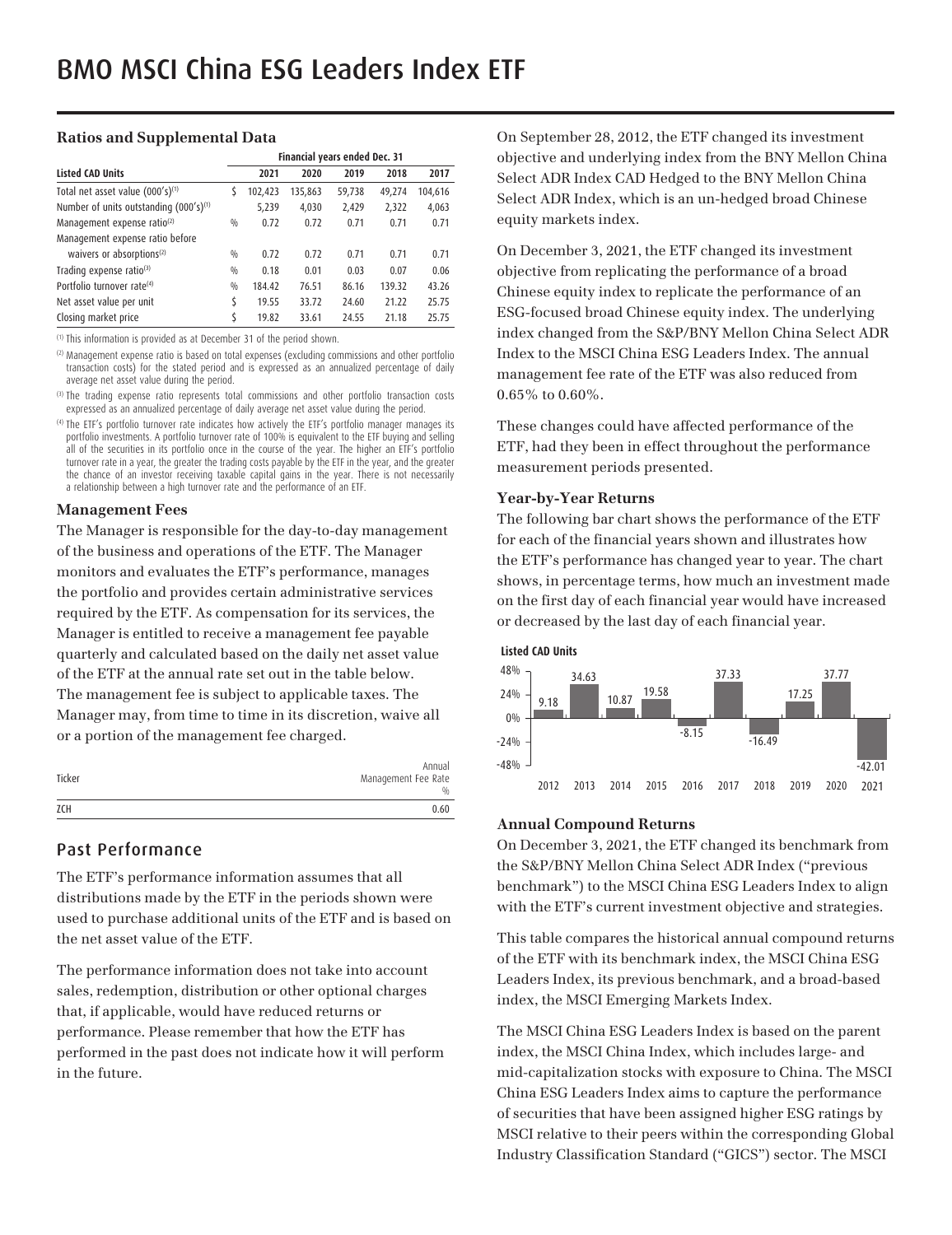China ESG Leaders Index uses MSCI ESG ratings to identify companies and targets 50% of the free float-adjusted market capitalization within each GICS sector by only selecting companies that have the highest ratings in each such sector. The MSCI China ESG Leaders Index excludes securities of companies that earn a significant portion of revenues from tobacco, alcohol, gambling, conventional weapons and civilian firearms, any controversial weapons, significant generation of nuclear power, unconventional oil and gas as well as companies involved in severe business controversies (in each case as determined by MSCI Inc.).

The S&P/BNY Mellon China Select ADR Index consists of a select group of American depositary receipts traded on the New York Stock Exchange ("NYSE"), NYSE Amex or NASDAQ which are domiciled in China.

The MSCI Emerging Markets Index is a free float-adjusted market capitalization index that is designed to measure equity market performance in the global emerging markets.

*As at December 31, 2021*

| As at December 31, 2021               |               |         |        |      |       |           |
|---------------------------------------|---------------|---------|--------|------|-------|-----------|
| <b>Listed CAD Units</b>               |               |         |        |      |       | Since     |
|                                       |               | 1Yr     | 3Yr    | 5Yr  | 10Yr  | Inception |
| BMO MSCI China ESG Leaders Index ETF  | $\frac{0}{0}$ | (42.01) | (2.16) | 1.44 | 6.76  |           |
| MSCI China ESG Leaders Index          | $\%$          | (23.35) | 8.47   | 9.42 | 14.23 |           |
| S&P/BNY Mellon China Select ADR Index | 0/0           | (44.70) | (3.17) | 1.04 | 6.67  |           |
| MSCI Emerging Markets Index           | $\frac{0}{0}$ | (3.37)  | 8.09   | 8.57 | 7.52  |           |

*A discussion on the relative performance of the ETF as compared to its previous benchmark index and broad-based index can be found under the Results of Operations section of this report.* 

# Summary of Investment Portfolio

*As at December 31, 2021*

|                             | $%$ of Net         |
|-----------------------------|--------------------|
| <b>Portfolio Allocation</b> | <b>Asset Value</b> |
|                             |                    |
|                             |                    |
|                             |                    |
|                             |                    |
|                             |                    |
|                             |                    |
|                             |                    |
|                             |                    |
|                             |                    |
|                             |                    |
|                             |                    |
|                             |                    |
|                             |                    |

#### **Total Portfolio Allocation 100.0**

|                                                                    | $%$ of Net         |
|--------------------------------------------------------------------|--------------------|
| <b>Top 25 Holdings</b><br><u> 1980 - Johann Barbara, martxa al</u> | <b>Asset Value</b> |
|                                                                    |                    |
|                                                                    |                    |
|                                                                    |                    |
|                                                                    |                    |
|                                                                    |                    |
|                                                                    |                    |
|                                                                    |                    |
|                                                                    |                    |
|                                                                    |                    |
|                                                                    |                    |
|                                                                    |                    |
|                                                                    |                    |
|                                                                    |                    |
|                                                                    |                    |
|                                                                    |                    |
| Shenzhou International Group Holdings Limited 1.1                  |                    |
|                                                                    |                    |
|                                                                    |                    |
|                                                                    |                    |
| Country Garden Services Holdings Company Limited  0.8              |                    |
|                                                                    |                    |
|                                                                    |                    |
|                                                                    |                    |
|                                                                    |                    |
|                                                                    |                    |
| Top Holdings as a Percentage of Total Net Asset Value              | 84.1               |
| <b>Total Net Asset Value</b>                                       | \$102,423,420      |

*The summary of investment portfolio may change due to the ETF's ongoing portfolio transactions. Updates are available quarterly.*